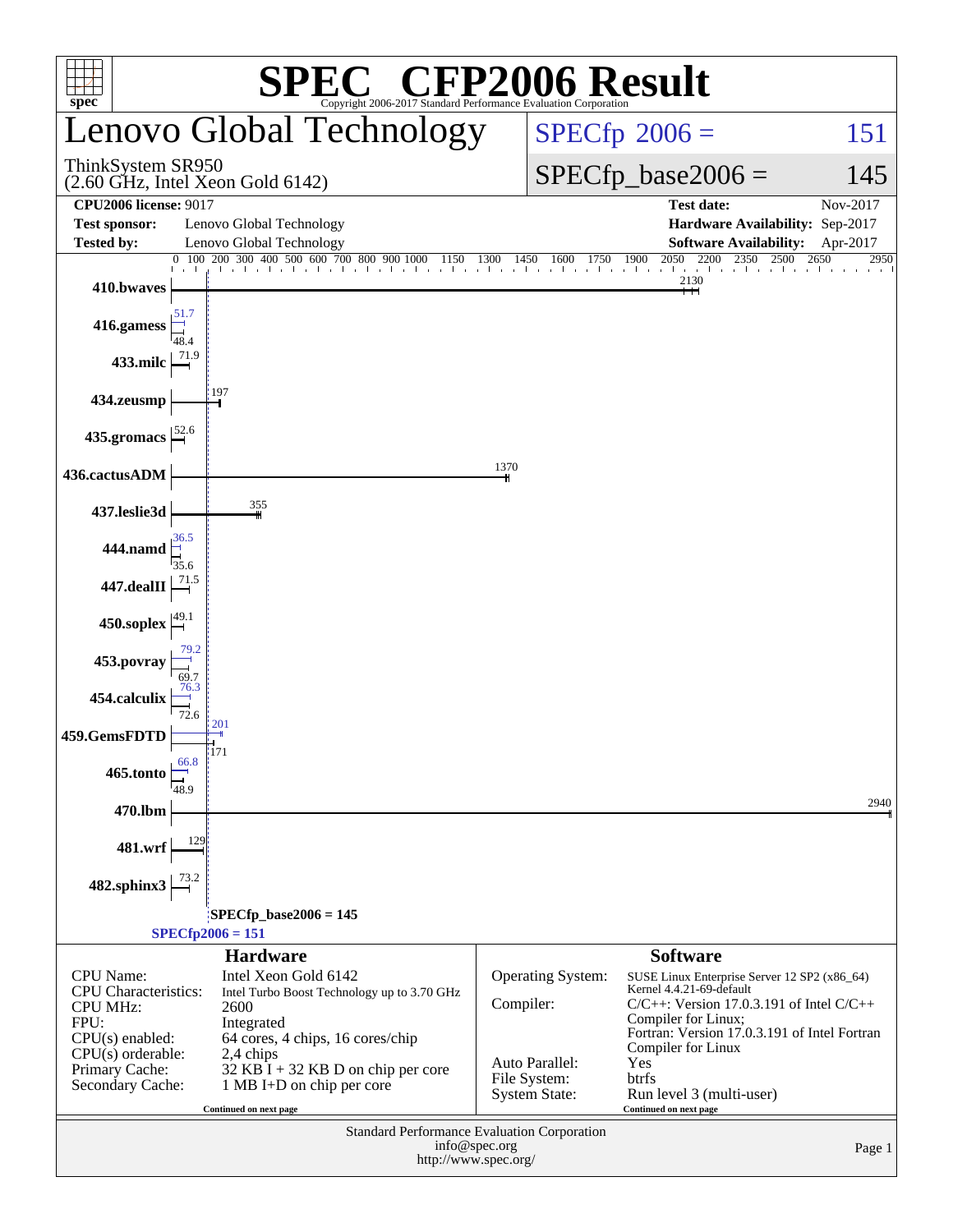

### enovo Global Technology

#### ThinkSystem SR950

(2.60 GHz, Intel Xeon Gold 6142)

#### $SPECfp2006 = 151$  $SPECfp2006 = 151$

#### $SPECfp\_base2006 = 145$

**[CPU2006 license:](http://www.spec.org/auto/cpu2006/Docs/result-fields.html#CPU2006license)** 9017 **[Test date:](http://www.spec.org/auto/cpu2006/Docs/result-fields.html#Testdate)** Nov-2017 **[Test sponsor:](http://www.spec.org/auto/cpu2006/Docs/result-fields.html#Testsponsor)** Lenovo Global Technology **[Hardware Availability:](http://www.spec.org/auto/cpu2006/Docs/result-fields.html#HardwareAvailability)** Sep-2017 **[Tested by:](http://www.spec.org/auto/cpu2006/Docs/result-fields.html#Testedby)** Lenovo Global Technology **[Software Availability:](http://www.spec.org/auto/cpu2006/Docs/result-fields.html#SoftwareAvailability)** Apr-2017 [L3 Cache:](http://www.spec.org/auto/cpu2006/Docs/result-fields.html#L3Cache) 22 MB I+D on chip per chip<br>Other Cache: None [Other Cache:](http://www.spec.org/auto/cpu2006/Docs/result-fields.html#OtherCache) [Memory:](http://www.spec.org/auto/cpu2006/Docs/result-fields.html#Memory) 1536 GB (48 x 32 GB 2Rx4 PC4-2666V-R) [Disk Subsystem:](http://www.spec.org/auto/cpu2006/Docs/result-fields.html#DiskSubsystem) 1 x 800 GB SAS SSD [Other Hardware:](http://www.spec.org/auto/cpu2006/Docs/result-fields.html#OtherHardware) None [Base Pointers:](http://www.spec.org/auto/cpu2006/Docs/result-fields.html#BasePointers) 64-bit<br>Peak Pointers: 32/64-bit [Peak Pointers:](http://www.spec.org/auto/cpu2006/Docs/result-fields.html#PeakPointers) [Other Software:](http://www.spec.org/auto/cpu2006/Docs/result-fields.html#OtherSoftware) None

**[Results Table](http://www.spec.org/auto/cpu2006/Docs/result-fields.html#ResultsTable)**

| Results Table          |                                                                                                          |              |                |       |                |       |                |              |                |              |                |              |
|------------------------|----------------------------------------------------------------------------------------------------------|--------------|----------------|-------|----------------|-------|----------------|--------------|----------------|--------------|----------------|--------------|
|                        | <b>Base</b>                                                                                              |              |                |       |                |       | <b>Peak</b>    |              |                |              |                |              |
| <b>Benchmark</b>       | <b>Seconds</b>                                                                                           | <b>Ratio</b> | <b>Seconds</b> | Ratio | <b>Seconds</b> | Ratio | <b>Seconds</b> | <b>Ratio</b> | <b>Seconds</b> | <b>Ratio</b> | <b>Seconds</b> | <b>Ratio</b> |
| $410$ .bwayes          | 6.39                                                                                                     | 2130         | 6.48           | 2100  | 6.31           | 2150  | 6.39           | 2130         | 6.48           | 2100         | 6.31           | 2150         |
| $416$ .gamess          | 404                                                                                                      | 48.4         | 404            | 48.4  | 406            | 48.3  | 379            | 51.7         | 380            | 51.5         | 379            | 51.7         |
| $ 433$ .milc           | 128                                                                                                      | 71.5         | 128            | 72.0  | 128            | 71.9  | 128            | 71.5         | 128            | 72.0         | 128            | 71.9         |
| 434.zeusmp             | 46.1                                                                                                     | <u>197</u>   | 45.6           | 200   | 47.0           | 193   | 46.1           | 197          | 45.6           | 200          | 47.0           | 193          |
| $435$ .gromacs         | 136                                                                                                      | 52.6         | 135            | 52.7  | 136            | 52.6  | 136            | 52.6         | 135            | 52.7         | 136            | 52.6         |
| 436.cactusADM          | 8.75                                                                                                     | 1370         | 8.66           | 1380  | 8.73           | 1370  | 8.75           | 1370         | 8.66           | 1380         | 8.73           | 1370         |
| 437.leslie3d           | 26.4                                                                                                     | 355          | 27.0           | 348   | 25.9           | 363   | 26.4           | 355          | 27.0           | 348          | 25.9           | 363          |
| 444.namd               | 225                                                                                                      | 35.6         | 225            | 35.6  | 225            | 35.6  | 220            | 36.5         | 220            | 36.5         | 220            | 36.5         |
| $ 447 \text{.}$ dealII | 160                                                                                                      | 71.6         | 161            | 71.2  | 160            | 71.5  | 160            | 71.6         | 161            | 71.2         | <b>160</b>     | 71.5         |
| $ 450$ .soplex         | 170                                                                                                      | 49.1         | 169            | 49.2  | 170            | 49.0  | <b>170</b>     | 49.1         | 169            | 49.2         | 170            | 49.0         |
| 453.povray             | 76.4                                                                                                     | 69.6         | 76.3           | 69.7  | 76.1           | 69.9  | 67.3           | 79.1         | 67.1           | 79.3         | 67.2           | 79.2         |
| 454.calculix           | 113                                                                                                      | 72.8         | 114            | 72.6  | 114            | 72.6  | 108            | 76.6         | 108            | 76.1         | 108            | 76.3         |
| 459.GemsFDTD           | 62.3                                                                                                     | 170          | 61.9           | 171   | 62.1           | 171   | 53.4           | 199          | 52.9           | 201          | 51.7           | 205          |
| 465.tonto              | 201                                                                                                      | 48.9         | 200            | 49.2  | 218            | 45.2  | 147            | 66.8         | 148            | 66.6         | 147            | 66.9         |
| 470.1bm                | 4.67                                                                                                     | 2940         | 4.68           | 2940  | 4.67           | 2940  | 4.67           | 2940         | 4.68           | 2940         | 4.67           | 2940         |
| 481.wrf                | 86.3                                                                                                     | 129          | 86.3           | 129   | 86.5           | 129   | 86.3           | 129          | 86.3           | 129          | 86.5           | 129          |
| $482$ .sphinx $3$      | 265                                                                                                      | 73.5         | 266            | 73.2  | 268            | 72.8  | 265            | 73.5         | 266            | 73.2         | 268            | 72.8         |
|                        | Results appear in the order in which they were run. Bold underlined text indicates a median measurement. |              |                |       |                |       |                |              |                |              |                |              |

#### **[Operating System Notes](http://www.spec.org/auto/cpu2006/Docs/result-fields.html#OperatingSystemNotes)**

Stack size set to unlimited using "ulimit -s unlimited"

#### **[Platform Notes](http://www.spec.org/auto/cpu2006/Docs/result-fields.html#PlatformNotes)**

BIOS configuration: Choose Operating Mode set to Maximum Performance Hyper-Threading set to Disable LLC dead line alloc set to Disable Sysinfo program /home/cpu2006-1.2-ic17.0u3/config/sysinfo.rev6993 Revision 6993 of 2015-11-06 (b5e8d4b4eb51ed28d7f98696cbe290c1) running on linux-uyxw Fri Nov 10 16:42:00 2017

 This section contains SUT (System Under Test) info as seen by some common utilities. To remove or add to this section, see: Continued on next page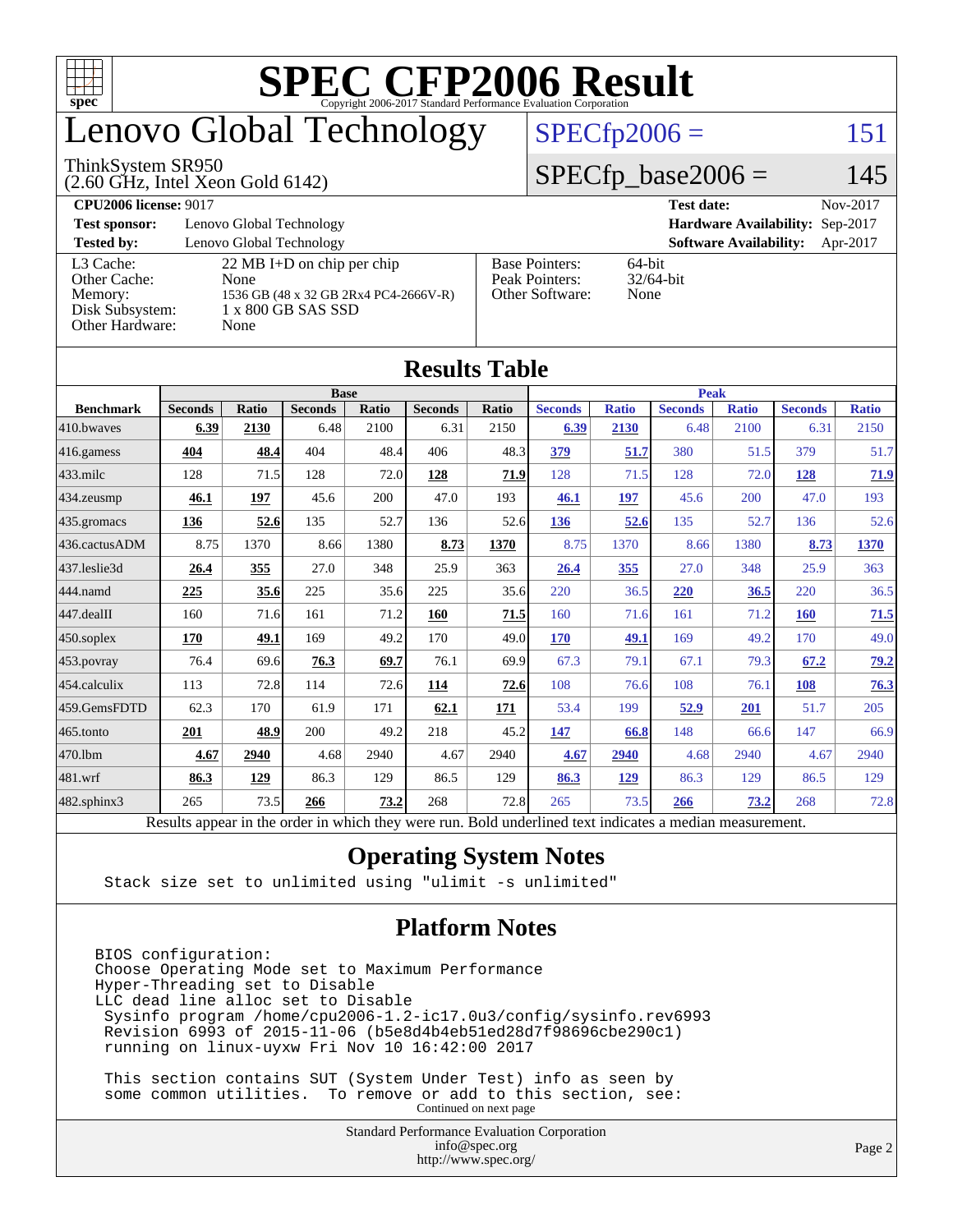

### enovo Global Technology

ThinkSystem SR950

 $SPECTp2006 = 151$ 

(2.60 GHz, Intel Xeon Gold 6142)

 $SPECTp\_base2006 = 145$ 

**[Test sponsor:](http://www.spec.org/auto/cpu2006/Docs/result-fields.html#Testsponsor)** Lenovo Global Technology **[Hardware Availability:](http://www.spec.org/auto/cpu2006/Docs/result-fields.html#HardwareAvailability)** Sep-2017 **[Tested by:](http://www.spec.org/auto/cpu2006/Docs/result-fields.html#Testedby)** Lenovo Global Technology **[Software Availability:](http://www.spec.org/auto/cpu2006/Docs/result-fields.html#SoftwareAvailability)** Apr-2017

**[CPU2006 license:](http://www.spec.org/auto/cpu2006/Docs/result-fields.html#CPU2006license)** 9017 **[Test date:](http://www.spec.org/auto/cpu2006/Docs/result-fields.html#Testdate)** Nov-2017

Standard Performance Evaluation Corporation **[Platform Notes \(Continued\)](http://www.spec.org/auto/cpu2006/Docs/result-fields.html#PlatformNotes)** <http://www.spec.org/cpu2006/Docs/config.html#sysinfo> From /proc/cpuinfo model name : Intel(R) Xeon(R) Gold 6142 CPU @ 2.60GHz 4 "physical id"s (chips) 64 "processors" cores, siblings (Caution: counting these is hw and system dependent. The following excerpts from /proc/cpuinfo might not be reliable. Use with caution.) cpu cores : 16 siblings physical 0: cores 0 1 2 3 4 5 6 7 8 9 10 11 12 13 14 15 physical 1: cores 0 1 2 3 4 5 6 7 8 9 10 11 12 13 14 15 physical 2: cores 0 1 2 3 4 5 6 7 8 9 10 11 12 13 14 15 physical 3: cores 0 1 2 3 4 5 6 7 8 9 10 11 12 13 14 15 cache size : 22528 KB From /proc/meminfo MemTotal: 1584767360 kB<br>HugePages Total: 0 HugePages\_Total: 0<br>Hugepagesize: 2048 kB Hugepagesize: From /etc/\*release\* /etc/\*version\* SuSE-release: SUSE Linux Enterprise Server 12 (x86\_64) VERSION = 12 PATCHLEVEL = 2 # This file is deprecated and will be removed in a future service pack or release. # Please check /etc/os-release for details about this release. os-release: NAME="SLES" VERSION="12-SP2" VERSION\_ID="12.2" PRETTY\_NAME="SUSE Linux Enterprise Server 12 SP2" ID="sles" ANSI\_COLOR="0;32" CPE\_NAME="cpe:/o:suse:sles:12:sp2" uname -a: Linux linux-uyxw 4.4.21-69-default #1 SMP Tue Oct 25 10:58:20 UTC 2016 (9464f67) x86\_64 x86\_64 x86\_64 GNU/Linux run-level 3 Nov 10 16:40 SPEC is set to: /home/cpu2006-1.2-ic17.0u3<br>Filesystem Type Size Used Avail Type Size Used Avail Use% Mounted on<br>btrfs 744G 32G 713G 5% /home /dev/sda2 btrfs 744G 32G 713G 5% /home Additional information from dmidecode: Warning: Use caution when you interpret this section. The 'dmidecode' program reads system data which is "intended to allow hardware to be accurately Continued on next page

> [info@spec.org](mailto:info@spec.org) <http://www.spec.org/>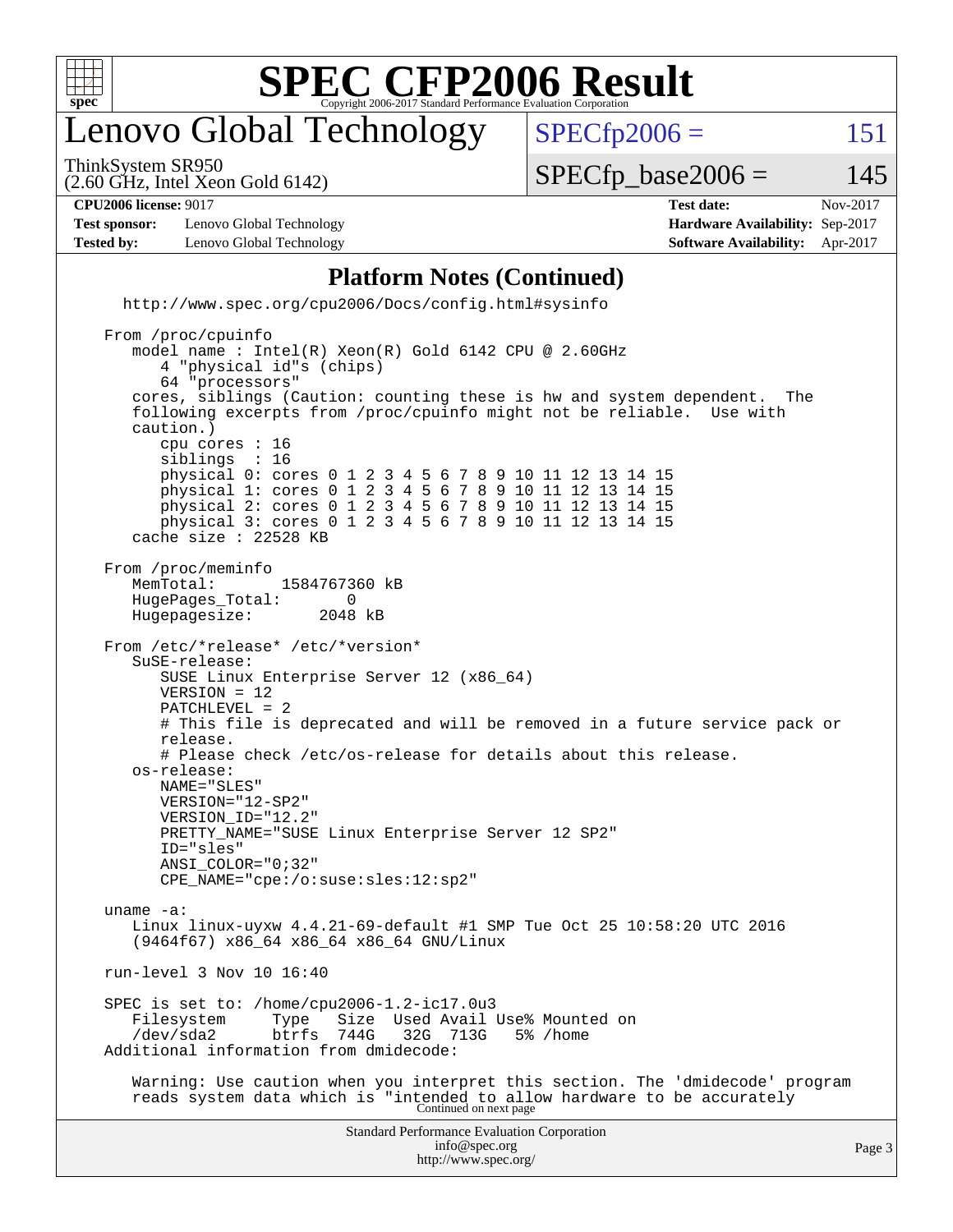

#### enovo Global Technology

ThinkSystem SR950

 $SPECTp2006 = 151$ 

(2.60 GHz, Intel Xeon Gold 6142)

 $SPECTp\_base2006 = 145$ 

**[Test sponsor:](http://www.spec.org/auto/cpu2006/Docs/result-fields.html#Testsponsor)** Lenovo Global Technology **[Hardware Availability:](http://www.spec.org/auto/cpu2006/Docs/result-fields.html#HardwareAvailability)** Sep-2017 **[Tested by:](http://www.spec.org/auto/cpu2006/Docs/result-fields.html#Testedby)** Lenovo Global Technology **[Software Availability:](http://www.spec.org/auto/cpu2006/Docs/result-fields.html#SoftwareAvailability)** Apr-2017

**[CPU2006 license:](http://www.spec.org/auto/cpu2006/Docs/result-fields.html#CPU2006license)** 9017 **[Test date:](http://www.spec.org/auto/cpu2006/Docs/result-fields.html#Testdate)** Nov-2017

#### **[Platform Notes \(Continued\)](http://www.spec.org/auto/cpu2006/Docs/result-fields.html#PlatformNotes)**

 determined", but the intent may not be met, as there are frequent changes to hardware, firmware, and the "DMTF SMBIOS" standard.

 BIOS Lenovo -[PSE103K-1.00]- 06/19/2017 Memory: 48x NO DIMM NO DIMM 48x Samsung M393A4K40BB2-CTD 32 GB 2 rank 2666 MHz

(End of data from sysinfo program)

#### **[General Notes](http://www.spec.org/auto/cpu2006/Docs/result-fields.html#GeneralNotes)**

Environment variables set by runspec before the start of the run: KMP AFFINITY = "granularity=fine, compact" LD\_LIBRARY\_PATH = "/home/cpu2006-1.2-ic17.0u3/lib/ia32:/home/cpu2006-1.2-ic17.0u3/lib/intel64:/home/cpu2006-1.2-ic17.0u3/sh10.2" OMP NUM THREADS = "64"

 Binaries compiled on a system with 1x Intel Core i7-4790 CPU + 32GB RAM memory using Redhat Enterprise Linux 7.2 Transparent Huge Pages disabled with: echo never > /sys/kernel/mm/transparent\_hugepage/enabled Filesystem page cache cleared with: shell invocation of 'sync; echo 3 > /proc/sys/vm/drop\_caches' prior to run

#### **[Base Compiler Invocation](http://www.spec.org/auto/cpu2006/Docs/result-fields.html#BaseCompilerInvocation)**

[C benchmarks](http://www.spec.org/auto/cpu2006/Docs/result-fields.html#Cbenchmarks):  $inc - m64$ 

[C++ benchmarks:](http://www.spec.org/auto/cpu2006/Docs/result-fields.html#CXXbenchmarks) [icpc -m64](http://www.spec.org/cpu2006/results/res2017q4/cpu2006-20171114-50719.flags.html#user_CXXbase_intel_icpc_64bit_fc66a5337ce925472a5c54ad6a0de310)

[Fortran benchmarks](http://www.spec.org/auto/cpu2006/Docs/result-fields.html#Fortranbenchmarks): [ifort -m64](http://www.spec.org/cpu2006/results/res2017q4/cpu2006-20171114-50719.flags.html#user_FCbase_intel_ifort_64bit_ee9d0fb25645d0210d97eb0527dcc06e)

[Benchmarks using both Fortran and C](http://www.spec.org/auto/cpu2006/Docs/result-fields.html#BenchmarksusingbothFortranandC): [icc -m64](http://www.spec.org/cpu2006/results/res2017q4/cpu2006-20171114-50719.flags.html#user_CC_FCbase_intel_icc_64bit_bda6cc9af1fdbb0edc3795bac97ada53) [ifort -m64](http://www.spec.org/cpu2006/results/res2017q4/cpu2006-20171114-50719.flags.html#user_CC_FCbase_intel_ifort_64bit_ee9d0fb25645d0210d97eb0527dcc06e)

#### **[Base Portability Flags](http://www.spec.org/auto/cpu2006/Docs/result-fields.html#BasePortabilityFlags)**

 410.bwaves: [-DSPEC\\_CPU\\_LP64](http://www.spec.org/cpu2006/results/res2017q4/cpu2006-20171114-50719.flags.html#suite_basePORTABILITY410_bwaves_DSPEC_CPU_LP64) 416.gamess: [-DSPEC\\_CPU\\_LP64](http://www.spec.org/cpu2006/results/res2017q4/cpu2006-20171114-50719.flags.html#suite_basePORTABILITY416_gamess_DSPEC_CPU_LP64) 433.milc: [-DSPEC\\_CPU\\_LP64](http://www.spec.org/cpu2006/results/res2017q4/cpu2006-20171114-50719.flags.html#suite_basePORTABILITY433_milc_DSPEC_CPU_LP64) 434.zeusmp: [-DSPEC\\_CPU\\_LP64](http://www.spec.org/cpu2006/results/res2017q4/cpu2006-20171114-50719.flags.html#suite_basePORTABILITY434_zeusmp_DSPEC_CPU_LP64) 435.gromacs: [-DSPEC\\_CPU\\_LP64](http://www.spec.org/cpu2006/results/res2017q4/cpu2006-20171114-50719.flags.html#suite_basePORTABILITY435_gromacs_DSPEC_CPU_LP64) [-nofor\\_main](http://www.spec.org/cpu2006/results/res2017q4/cpu2006-20171114-50719.flags.html#user_baseLDPORTABILITY435_gromacs_f-nofor_main) 436.cactusADM: [-DSPEC\\_CPU\\_LP64](http://www.spec.org/cpu2006/results/res2017q4/cpu2006-20171114-50719.flags.html#suite_basePORTABILITY436_cactusADM_DSPEC_CPU_LP64) [-nofor\\_main](http://www.spec.org/cpu2006/results/res2017q4/cpu2006-20171114-50719.flags.html#user_baseLDPORTABILITY436_cactusADM_f-nofor_main)

Continued on next page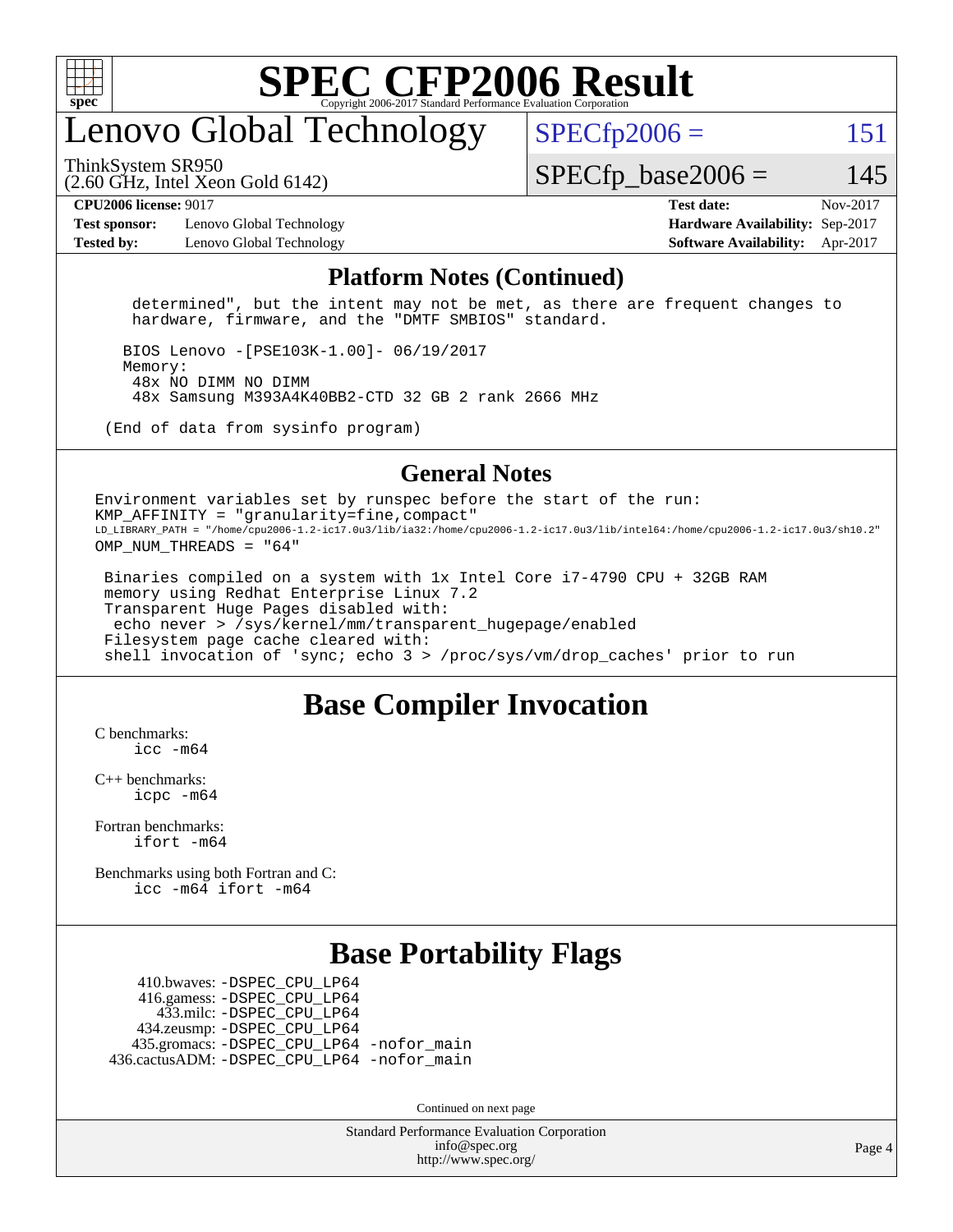

enovo Global Technology

 $SPECfp2006 = 151$  $SPECfp2006 = 151$ 

(2.60 GHz, Intel Xeon Gold 6142) ThinkSystem SR950

 $SPECTp\_base2006 = 145$ 

**[Test sponsor:](http://www.spec.org/auto/cpu2006/Docs/result-fields.html#Testsponsor)** Lenovo Global Technology **[Hardware Availability:](http://www.spec.org/auto/cpu2006/Docs/result-fields.html#HardwareAvailability)** Sep-2017

**[CPU2006 license:](http://www.spec.org/auto/cpu2006/Docs/result-fields.html#CPU2006license)** 9017 **[Test date:](http://www.spec.org/auto/cpu2006/Docs/result-fields.html#Testdate)** Nov-2017 **[Tested by:](http://www.spec.org/auto/cpu2006/Docs/result-fields.html#Testedby)** Lenovo Global Technology **[Software Availability:](http://www.spec.org/auto/cpu2006/Docs/result-fields.html#SoftwareAvailability)** Apr-2017

#### **[Base Portability Flags \(Continued\)](http://www.spec.org/auto/cpu2006/Docs/result-fields.html#BasePortabilityFlags)**

 437.leslie3d: [-DSPEC\\_CPU\\_LP64](http://www.spec.org/cpu2006/results/res2017q4/cpu2006-20171114-50719.flags.html#suite_basePORTABILITY437_leslie3d_DSPEC_CPU_LP64) 444.namd: [-DSPEC\\_CPU\\_LP64](http://www.spec.org/cpu2006/results/res2017q4/cpu2006-20171114-50719.flags.html#suite_basePORTABILITY444_namd_DSPEC_CPU_LP64) 447.dealII: [-DSPEC\\_CPU\\_LP64](http://www.spec.org/cpu2006/results/res2017q4/cpu2006-20171114-50719.flags.html#suite_basePORTABILITY447_dealII_DSPEC_CPU_LP64) 450.soplex: [-DSPEC\\_CPU\\_LP64](http://www.spec.org/cpu2006/results/res2017q4/cpu2006-20171114-50719.flags.html#suite_basePORTABILITY450_soplex_DSPEC_CPU_LP64) 453.povray: [-DSPEC\\_CPU\\_LP64](http://www.spec.org/cpu2006/results/res2017q4/cpu2006-20171114-50719.flags.html#suite_basePORTABILITY453_povray_DSPEC_CPU_LP64) 454.calculix: [-DSPEC\\_CPU\\_LP64](http://www.spec.org/cpu2006/results/res2017q4/cpu2006-20171114-50719.flags.html#suite_basePORTABILITY454_calculix_DSPEC_CPU_LP64) [-nofor\\_main](http://www.spec.org/cpu2006/results/res2017q4/cpu2006-20171114-50719.flags.html#user_baseLDPORTABILITY454_calculix_f-nofor_main) 459.GemsFDTD: [-DSPEC\\_CPU\\_LP64](http://www.spec.org/cpu2006/results/res2017q4/cpu2006-20171114-50719.flags.html#suite_basePORTABILITY459_GemsFDTD_DSPEC_CPU_LP64) 465.tonto: [-DSPEC\\_CPU\\_LP64](http://www.spec.org/cpu2006/results/res2017q4/cpu2006-20171114-50719.flags.html#suite_basePORTABILITY465_tonto_DSPEC_CPU_LP64) 470.lbm: [-DSPEC\\_CPU\\_LP64](http://www.spec.org/cpu2006/results/res2017q4/cpu2006-20171114-50719.flags.html#suite_basePORTABILITY470_lbm_DSPEC_CPU_LP64) 482.sphinx3: [-DSPEC\\_CPU\\_LP64](http://www.spec.org/cpu2006/results/res2017q4/cpu2006-20171114-50719.flags.html#suite_basePORTABILITY482_sphinx3_DSPEC_CPU_LP64)

481.wrf: [-DSPEC\\_CPU\\_LP64](http://www.spec.org/cpu2006/results/res2017q4/cpu2006-20171114-50719.flags.html#suite_basePORTABILITY481_wrf_DSPEC_CPU_LP64) [-DSPEC\\_CPU\\_CASE\\_FLAG](http://www.spec.org/cpu2006/results/res2017q4/cpu2006-20171114-50719.flags.html#b481.wrf_baseCPORTABILITY_DSPEC_CPU_CASE_FLAG) [-DSPEC\\_CPU\\_LINUX](http://www.spec.org/cpu2006/results/res2017q4/cpu2006-20171114-50719.flags.html#b481.wrf_baseCPORTABILITY_DSPEC_CPU_LINUX)

#### **[Base Optimization Flags](http://www.spec.org/auto/cpu2006/Docs/result-fields.html#BaseOptimizationFlags)**

[C benchmarks](http://www.spec.org/auto/cpu2006/Docs/result-fields.html#Cbenchmarks):

[-xCORE-AVX2](http://www.spec.org/cpu2006/results/res2017q4/cpu2006-20171114-50719.flags.html#user_CCbase_f-xCORE-AVX2) [-ipo](http://www.spec.org/cpu2006/results/res2017q4/cpu2006-20171114-50719.flags.html#user_CCbase_f-ipo) [-O3](http://www.spec.org/cpu2006/results/res2017q4/cpu2006-20171114-50719.flags.html#user_CCbase_f-O3) [-no-prec-div](http://www.spec.org/cpu2006/results/res2017q4/cpu2006-20171114-50719.flags.html#user_CCbase_f-no-prec-div) [-parallel](http://www.spec.org/cpu2006/results/res2017q4/cpu2006-20171114-50719.flags.html#user_CCbase_f-parallel) [-qopt-prefetch](http://www.spec.org/cpu2006/results/res2017q4/cpu2006-20171114-50719.flags.html#user_CCbase_f-qopt-prefetch)

[C++ benchmarks:](http://www.spec.org/auto/cpu2006/Docs/result-fields.html#CXXbenchmarks)

[-xCORE-AVX2](http://www.spec.org/cpu2006/results/res2017q4/cpu2006-20171114-50719.flags.html#user_CXXbase_f-xCORE-AVX2) [-ipo](http://www.spec.org/cpu2006/results/res2017q4/cpu2006-20171114-50719.flags.html#user_CXXbase_f-ipo) [-O3](http://www.spec.org/cpu2006/results/res2017q4/cpu2006-20171114-50719.flags.html#user_CXXbase_f-O3) [-no-prec-div](http://www.spec.org/cpu2006/results/res2017q4/cpu2006-20171114-50719.flags.html#user_CXXbase_f-no-prec-div) [-qopt-prefetch](http://www.spec.org/cpu2006/results/res2017q4/cpu2006-20171114-50719.flags.html#user_CXXbase_f-qopt-prefetch)

[Fortran benchmarks](http://www.spec.org/auto/cpu2006/Docs/result-fields.html#Fortranbenchmarks): [-xCORE-AVX2](http://www.spec.org/cpu2006/results/res2017q4/cpu2006-20171114-50719.flags.html#user_FCbase_f-xCORE-AVX2) [-ipo](http://www.spec.org/cpu2006/results/res2017q4/cpu2006-20171114-50719.flags.html#user_FCbase_f-ipo) [-O3](http://www.spec.org/cpu2006/results/res2017q4/cpu2006-20171114-50719.flags.html#user_FCbase_f-O3) [-no-prec-div](http://www.spec.org/cpu2006/results/res2017q4/cpu2006-20171114-50719.flags.html#user_FCbase_f-no-prec-div) [-parallel](http://www.spec.org/cpu2006/results/res2017q4/cpu2006-20171114-50719.flags.html#user_FCbase_f-parallel) [-qopt-prefetch](http://www.spec.org/cpu2006/results/res2017q4/cpu2006-20171114-50719.flags.html#user_FCbase_f-qopt-prefetch)

[Benchmarks using both Fortran and C](http://www.spec.org/auto/cpu2006/Docs/result-fields.html#BenchmarksusingbothFortranandC): [-xCORE-AVX2](http://www.spec.org/cpu2006/results/res2017q4/cpu2006-20171114-50719.flags.html#user_CC_FCbase_f-xCORE-AVX2) [-ipo](http://www.spec.org/cpu2006/results/res2017q4/cpu2006-20171114-50719.flags.html#user_CC_FCbase_f-ipo) [-O3](http://www.spec.org/cpu2006/results/res2017q4/cpu2006-20171114-50719.flags.html#user_CC_FCbase_f-O3) [-no-prec-div](http://www.spec.org/cpu2006/results/res2017q4/cpu2006-20171114-50719.flags.html#user_CC_FCbase_f-no-prec-div) [-parallel](http://www.spec.org/cpu2006/results/res2017q4/cpu2006-20171114-50719.flags.html#user_CC_FCbase_f-parallel) [-qopt-prefetch](http://www.spec.org/cpu2006/results/res2017q4/cpu2006-20171114-50719.flags.html#user_CC_FCbase_f-qopt-prefetch)

#### **[Peak Compiler Invocation](http://www.spec.org/auto/cpu2006/Docs/result-fields.html#PeakCompilerInvocation)**

[C benchmarks](http://www.spec.org/auto/cpu2006/Docs/result-fields.html#Cbenchmarks): [icc -m64](http://www.spec.org/cpu2006/results/res2017q4/cpu2006-20171114-50719.flags.html#user_CCpeak_intel_icc_64bit_bda6cc9af1fdbb0edc3795bac97ada53)

[C++ benchmarks:](http://www.spec.org/auto/cpu2006/Docs/result-fields.html#CXXbenchmarks) [icpc -m64](http://www.spec.org/cpu2006/results/res2017q4/cpu2006-20171114-50719.flags.html#user_CXXpeak_intel_icpc_64bit_fc66a5337ce925472a5c54ad6a0de310)

[Fortran benchmarks](http://www.spec.org/auto/cpu2006/Docs/result-fields.html#Fortranbenchmarks): [ifort -m64](http://www.spec.org/cpu2006/results/res2017q4/cpu2006-20171114-50719.flags.html#user_FCpeak_intel_ifort_64bit_ee9d0fb25645d0210d97eb0527dcc06e)

[Benchmarks using both Fortran and C](http://www.spec.org/auto/cpu2006/Docs/result-fields.html#BenchmarksusingbothFortranandC): [icc -m64](http://www.spec.org/cpu2006/results/res2017q4/cpu2006-20171114-50719.flags.html#user_CC_FCpeak_intel_icc_64bit_bda6cc9af1fdbb0edc3795bac97ada53) [ifort -m64](http://www.spec.org/cpu2006/results/res2017q4/cpu2006-20171114-50719.flags.html#user_CC_FCpeak_intel_ifort_64bit_ee9d0fb25645d0210d97eb0527dcc06e)

#### **[Peak Portability Flags](http://www.spec.org/auto/cpu2006/Docs/result-fields.html#PeakPortabilityFlags)**

Same as Base Portability Flags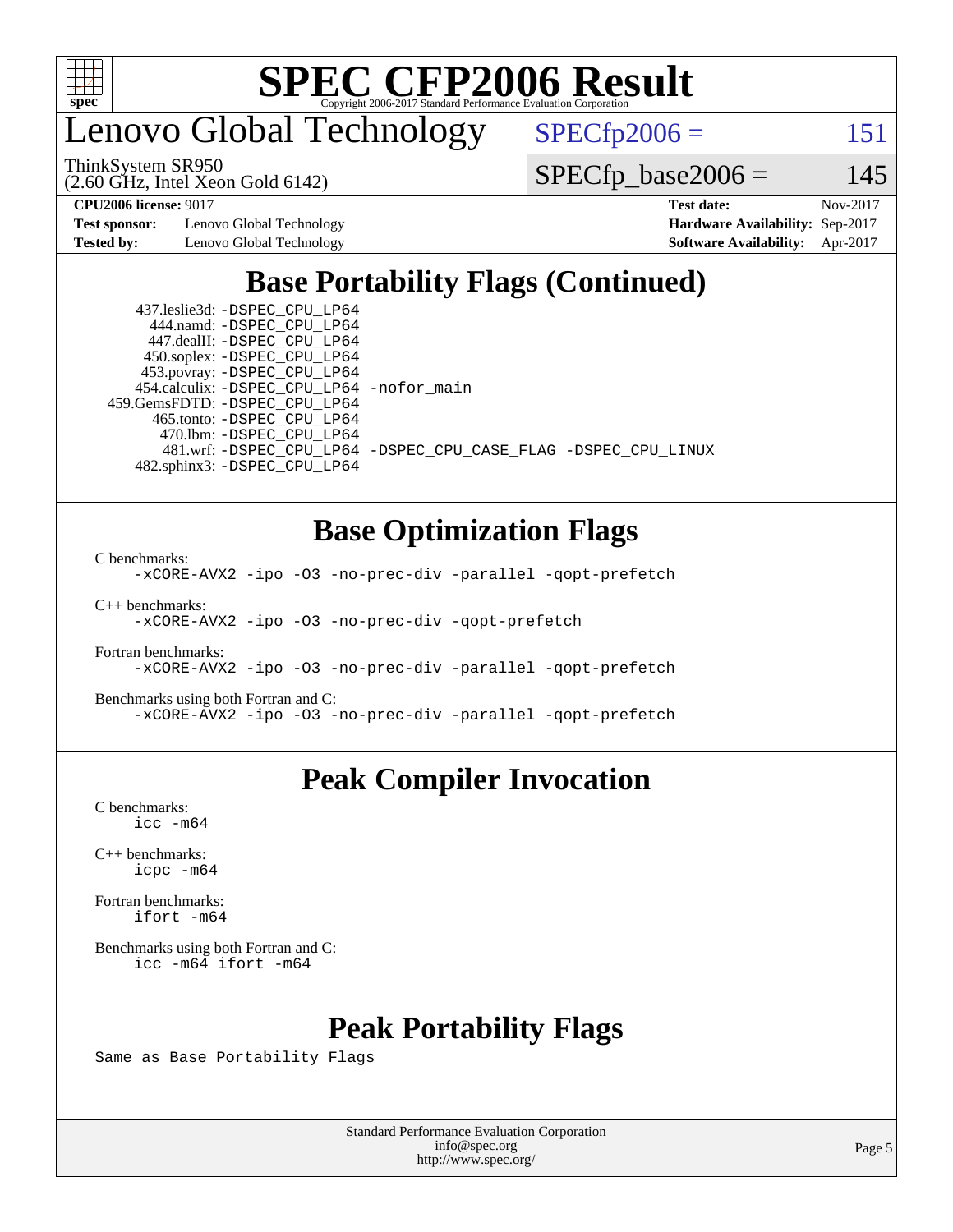

### enovo Global Technology

ThinkSystem SR950

(2.60 GHz, Intel Xeon Gold 6142)

**[Test sponsor:](http://www.spec.org/auto/cpu2006/Docs/result-fields.html#Testsponsor)** Lenovo Global Technology **[Hardware Availability:](http://www.spec.org/auto/cpu2006/Docs/result-fields.html#HardwareAvailability)** Sep-2017 **[Tested by:](http://www.spec.org/auto/cpu2006/Docs/result-fields.html#Testedby)** Lenovo Global Technology **[Software Availability:](http://www.spec.org/auto/cpu2006/Docs/result-fields.html#SoftwareAvailability)** Apr-2017

 $SPECTp2006 = 151$ 

 $SPECTp\_base2006 = 145$ 

**[CPU2006 license:](http://www.spec.org/auto/cpu2006/Docs/result-fields.html#CPU2006license)** 9017 **[Test date:](http://www.spec.org/auto/cpu2006/Docs/result-fields.html#Testdate)** Nov-2017

#### **[Peak Optimization Flags](http://www.spec.org/auto/cpu2006/Docs/result-fields.html#PeakOptimizationFlags)**

[C benchmarks](http://www.spec.org/auto/cpu2006/Docs/result-fields.html#Cbenchmarks):

433.milc: basepeak = yes

```
470.lbm: basepeak = yes
```
 $482$ .sphinx3: basepeak = yes

[C++ benchmarks:](http://www.spec.org/auto/cpu2006/Docs/result-fields.html#CXXbenchmarks)

 444.namd: [-prof-gen](http://www.spec.org/cpu2006/results/res2017q4/cpu2006-20171114-50719.flags.html#user_peakPASS1_CXXFLAGSPASS1_LDFLAGS444_namd_prof_gen_e43856698f6ca7b7e442dfd80e94a8fc)(pass 1) [-prof-use](http://www.spec.org/cpu2006/results/res2017q4/cpu2006-20171114-50719.flags.html#user_peakPASS2_CXXFLAGSPASS2_LDFLAGS444_namd_prof_use_bccf7792157ff70d64e32fe3e1250b55)(pass 2) [-xCORE-AVX2](http://www.spec.org/cpu2006/results/res2017q4/cpu2006-20171114-50719.flags.html#user_peakPASS2_CXXFLAGSPASS2_LDFLAGS444_namd_f-xCORE-AVX2)(pass 2)  $-par-num-threads=1(pass 1) -ipo(pass 2) -O3(pass 2)$  $-par-num-threads=1(pass 1) -ipo(pass 2) -O3(pass 2)$  $-par-num-threads=1(pass 1) -ipo(pass 2) -O3(pass 2)$  $-par-num-threads=1(pass 1) -ipo(pass 2) -O3(pass 2)$  $-par-num-threads=1(pass 1) -ipo(pass 2) -O3(pass 2)$  $-par-num-threads=1(pass 1) -ipo(pass 2) -O3(pass 2)$ [-no-prec-div](http://www.spec.org/cpu2006/results/res2017q4/cpu2006-20171114-50719.flags.html#user_peakPASS2_CXXFLAGSPASS2_LDFLAGS444_namd_f-no-prec-div)(pass 2) [-fno-alias](http://www.spec.org/cpu2006/results/res2017q4/cpu2006-20171114-50719.flags.html#user_peakCXXOPTIMIZEOPTIMIZE444_namd_f-no-alias_694e77f6c5a51e658e82ccff53a9e63a) [-auto-ilp32](http://www.spec.org/cpu2006/results/res2017q4/cpu2006-20171114-50719.flags.html#user_peakCXXOPTIMIZE444_namd_f-auto-ilp32)

447.dealII: basepeak = yes

 $450$ .soplex: basepeak = yes

```
 453.povray: -prof-gen(pass 1) -prof-use(pass 2) -xCORE-AVX2(pass 2)
  -par-num-threads=1-ipo-O3(pass 2)-no-prec-div(pass 2) -unroll4 -ansi-alias
```
[Fortran benchmarks](http://www.spec.org/auto/cpu2006/Docs/result-fields.html#Fortranbenchmarks):

```
410.bwaves: basepeak = yes
```

```
 416.gamess: -prof-gen(pass 1) -prof-use(pass 2) -xCORE-AVX2(pass 2)
  -par-num-threads=1-ipo-O3(pass 2)-no-prec-div(pass 2) -unroll2 -inline-level=0 -scalar-rep-
```
 $434$ .zeusmp: basepeak = yes

437.leslie3d: basepeak = yes

```
 459.GemsFDTD: -prof-gen(pass 1) -prof-use(pass 2) -xCORE-AVX2(pass 2)
     -par-num-threads=1-ipo-O3(pass 2)-no-prec-div(pass 2) -unroll2 -inline-level=0
     -qopt-prefetch -parallel
```

```
 465.tonto: -prof-gen(pass 1) -prof-use(pass 2) -xCORE-AVX2(pass 2)
-par-num-threads=1-ipo-O3(pass 2)-no-prec-div-inline-calloc-qopt-malloc-options=3
-auto -unroll4
```
[Benchmarks using both Fortran and C](http://www.spec.org/auto/cpu2006/Docs/result-fields.html#BenchmarksusingbothFortranandC):

435.gromacs: basepeak = yes

 $436.cactusADM: basepeak = yes$ 

Continued on next page

| <b>Standard Performance Evaluation Corporation</b> |
|----------------------------------------------------|
| info@spec.org                                      |
| http://www.spec.org/                               |